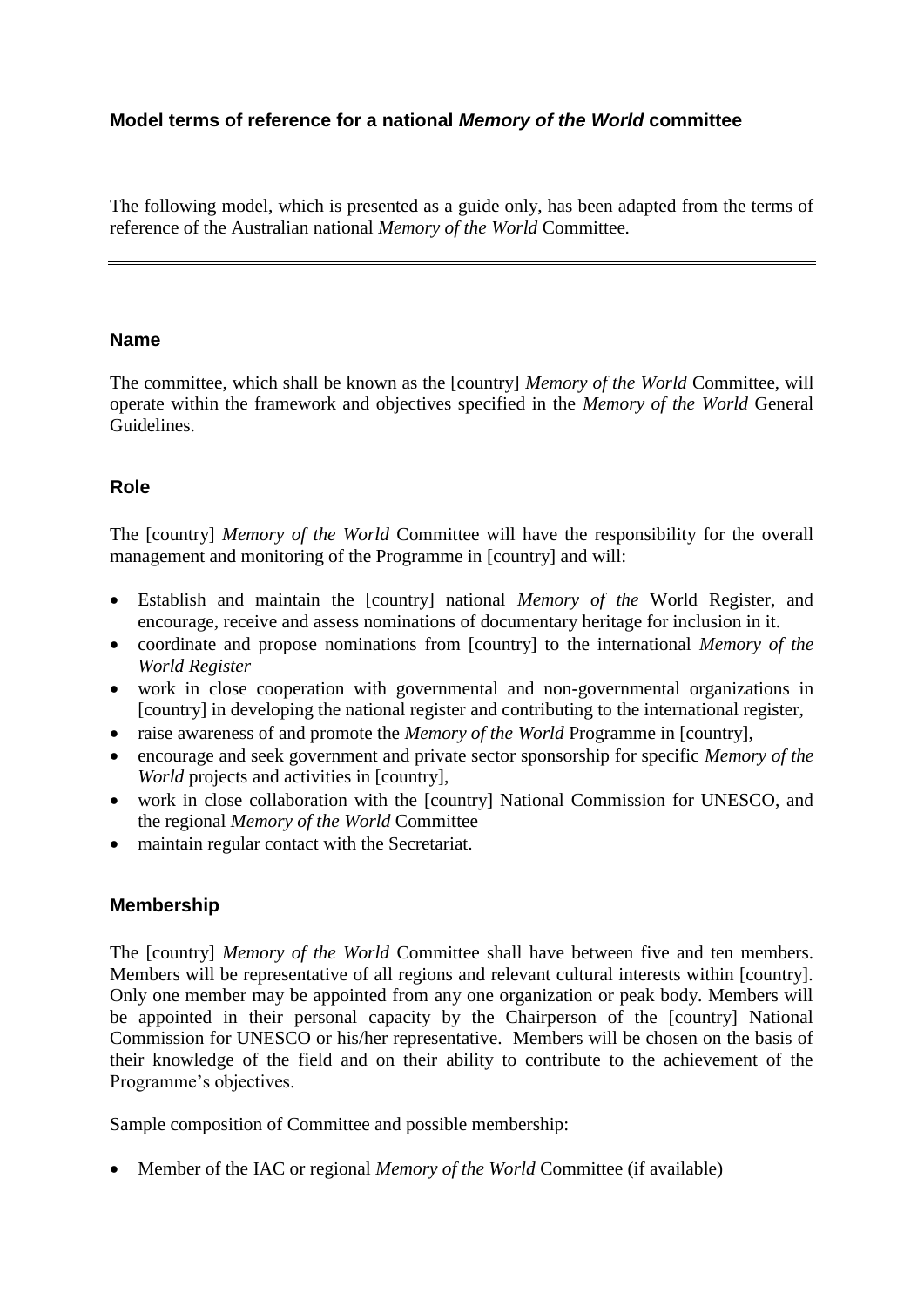- A professional from the archival community
- A professional from the library community
- A member of the indigenous community
- A professional from the museum community
- Official from the government department responsible for heritage or culture (may attend in a representative rather than personal capacity)
- A professional with Conservation/Preservation expertise
- One or two other persons with relevant specialist skills or experience

# **Term of Office**

Appointment is for a period of four years with an option for a second term. To ensure continuous innovation and continuity, half of the first committee will be appointed for an initial term of two years and the other half for four years. Thereafter all appointments will be for four years.

#### **Rules**

Office bearers – A chairperson and deputy chairperson will be appointed by the [country] National Commission for UNESCO.

Secretarial support – Secretarial support will be provided by the [country] National Commission of UNESCO.

Financial matters – The Committee will manage its own funds which will be used primarily for raising awareness and promotion of the *Memory of the World* Programme, and accounted for to the National Commission for UNESCO. As required, it may manage projects or tasks delegated by the National Commission, the IAC or the Regional *Memory of the World*  **Committee** 

Legal responsibilities – The Committee will not enter into any contractual arrangements between the owners and custodians of documentary heritage and commercial organizations.

National *Memory of the World Register* – The Register will be compiled by the Committee and will be retained by the [country] National Commission for UNESCO. Electronic access to the register will be provided through the Commission's web-site.

Meetings – At least two meetings will be held each year in a convenient location, probably at the offices of the National Commission for UNESCO.

Quorum – Half the members will constitute a quorum.

Minutes – Minutes of each meeting will be taken and will be available to the Secretariat and the National Commission for UNESCO.